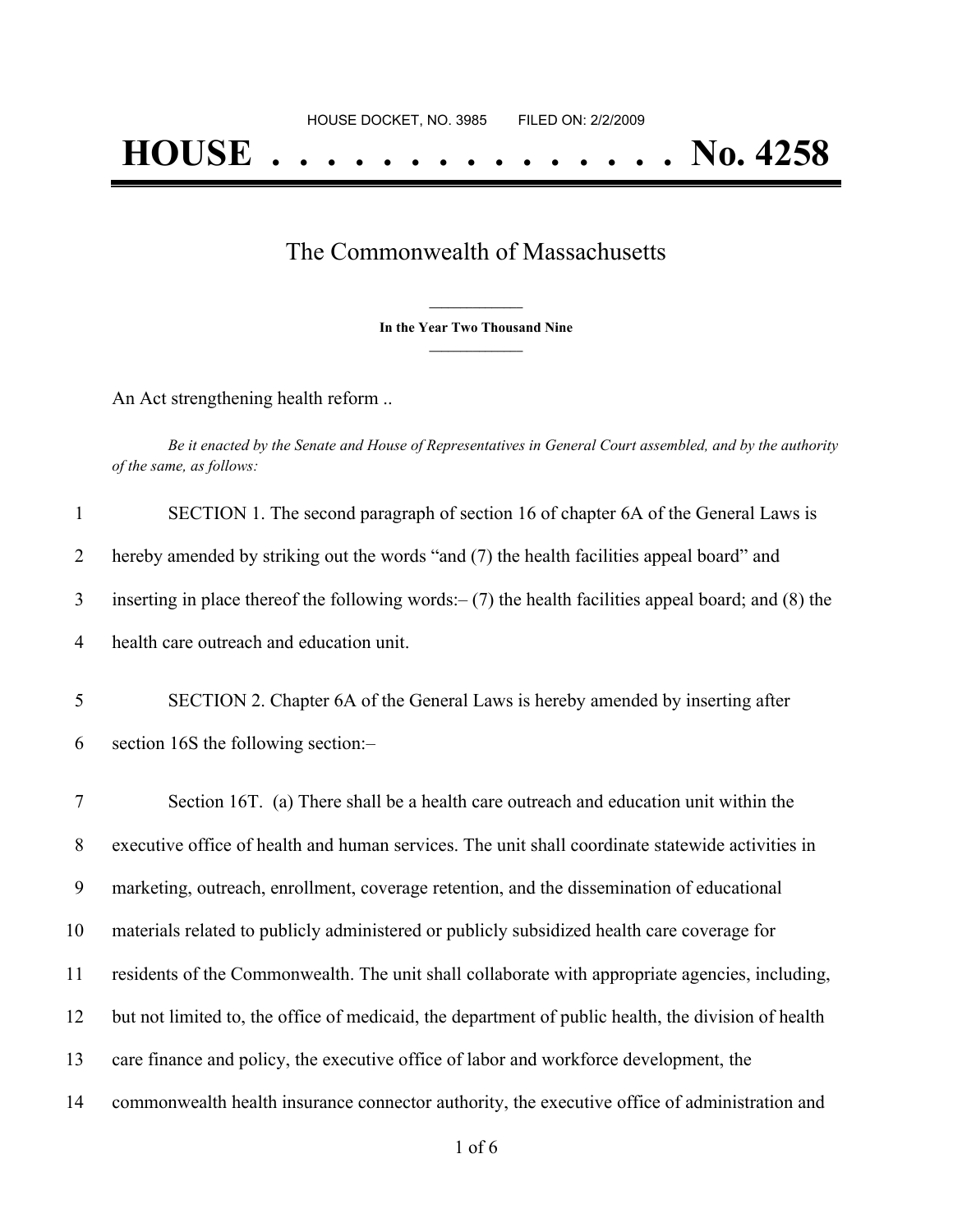finance, the department of revenue, the division of insurance, the office for refugees and immigrants, the executive office of elder affairs, and the recipients of enrollment and outreach grants pursuant to this section to develop common strategies, best practices, and guidelines for providing informational support and assistance to consumers, non-profit assistance organizations, employers, and businesses.

 (b) The secretary shall form an advisory committee made up of a broad cross-section of representatives of non-governmental groups concerned with community outreach, community health education and public health programs. The committee shall consist of appointees from organizations representing varied constituencies including, but not limited to, community health workers, health care consumers, low-income populations, racial and ethnic minority groups, and immigrant groups. The committee shall have representation from all regions of the Commonwealth. The unit shall consult with the advisory committee regarding the grant design and scope, including the application process and minimum grant amounts; best practices; data and reporting requirements; and other issues. The unit shall provide the advisory committee with information on activities submitted by grant recipients. The unit shall work in consultation with the advisory committee to establish and implement an evaluation process to assess the work of the unit and of the grantees. The advisory committee shall meet at least four times a year. All meetings shall be open to the public.

 (c) Subject to appropriation, the unit shall distribute grants to community and consumer- focused public and private nonprofit groups for outreach, enrollment assistance and retention of coverage assistance for publicly sponsored and publicly subsidized health coverage or safety net programs. The grants shall be awarded to groups statewide, with emphasis in areas and populations in which the division of health care finance and policy has determined a high

of 6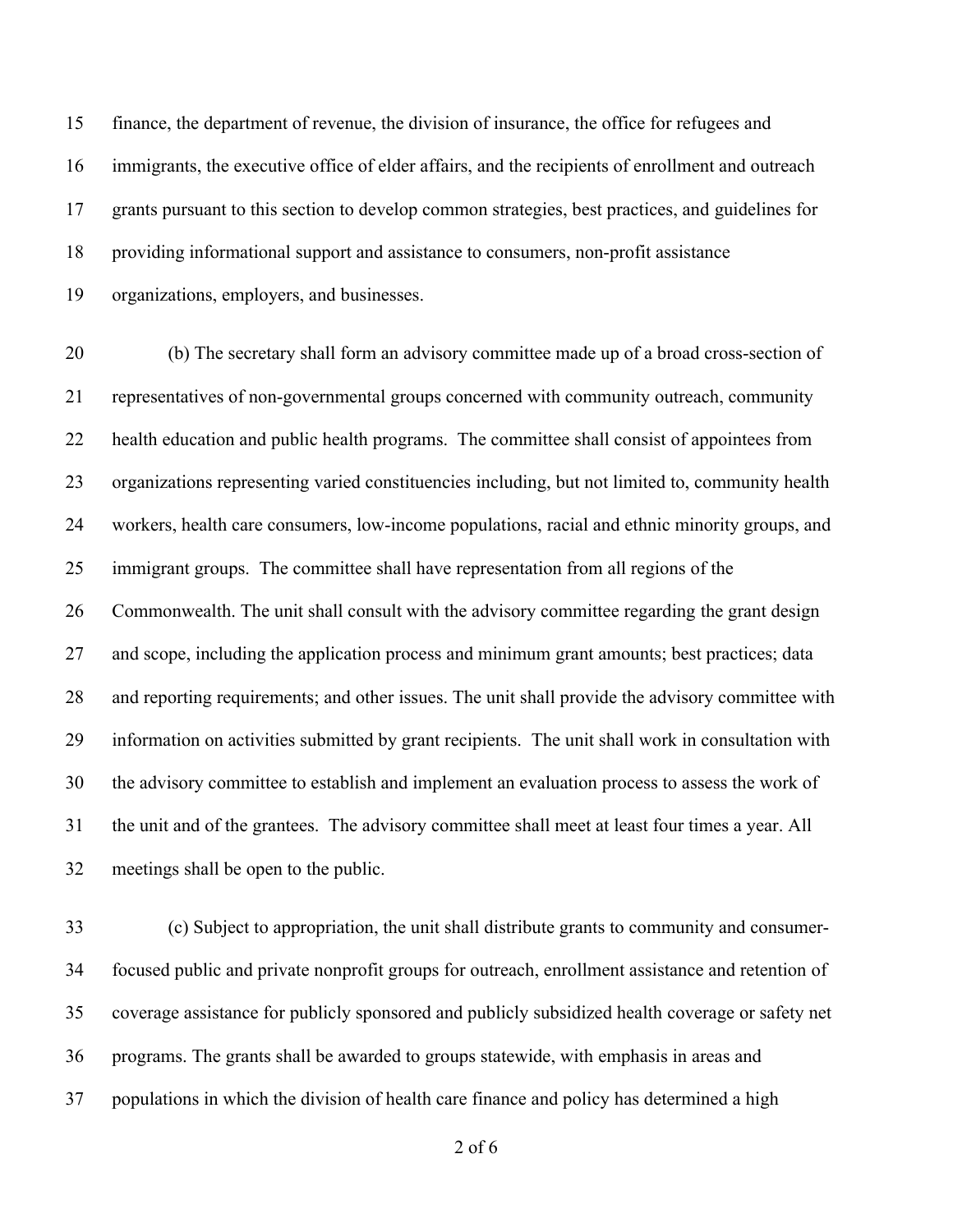percentage of uninsured and enrolled individuals and areas in which there are limited health care providers. The grants shall support efforts by the grantees to provide outreach, enrollment and re- enrollment assistance, education on effective and appropriate use of health care coverage, and coverage retention activities directly to consumers who may be eligible for programs including, but not limited to, MassHealth, the Commonwealth Care Health Insurance Program, the Commonwealth Choice program, Prescription Advantage, the Medical Security Plan, the Children's Medical Security Plan, Healthy Start, and the Health Safety Net and who may require individualized support due to geography, ethnicity, race, culture, linguistic capacity, age, economic status, immigration status, or disease status. In awarding the grants, the unit shall provide written guidance to selected grantees with specific strategies of how to expend funds in the most efficient manner to target populations and avoid duplication of activities, including examples of best practices among prior year outreach grant recipients.

 (d) The unit shall distribute grants to non-profit, community and consumer-focused groups that are able to provide technical assistance for grantees identified in subsection (c). The grants shall support technical assistance that includes informational updates, trainings, and the sharing of best practices for grantee organizations conducting outreach, enrollment assistance, education and coverage retention activities for programs including, but not limited to, MassHealth, the Commonwealth Care Health Insurance Program, the Commonwealth Choice program, Prescription Advantage, the Medical Security Plan, the Children's Medical Security Plan, Healthy Start, and the Health Safety Net.

 SECTION 3. Section 16D of chapter 118E of the General Laws is hereby amended by striking out subsection (7) and inserting in place thereof the following subsection:–

of 6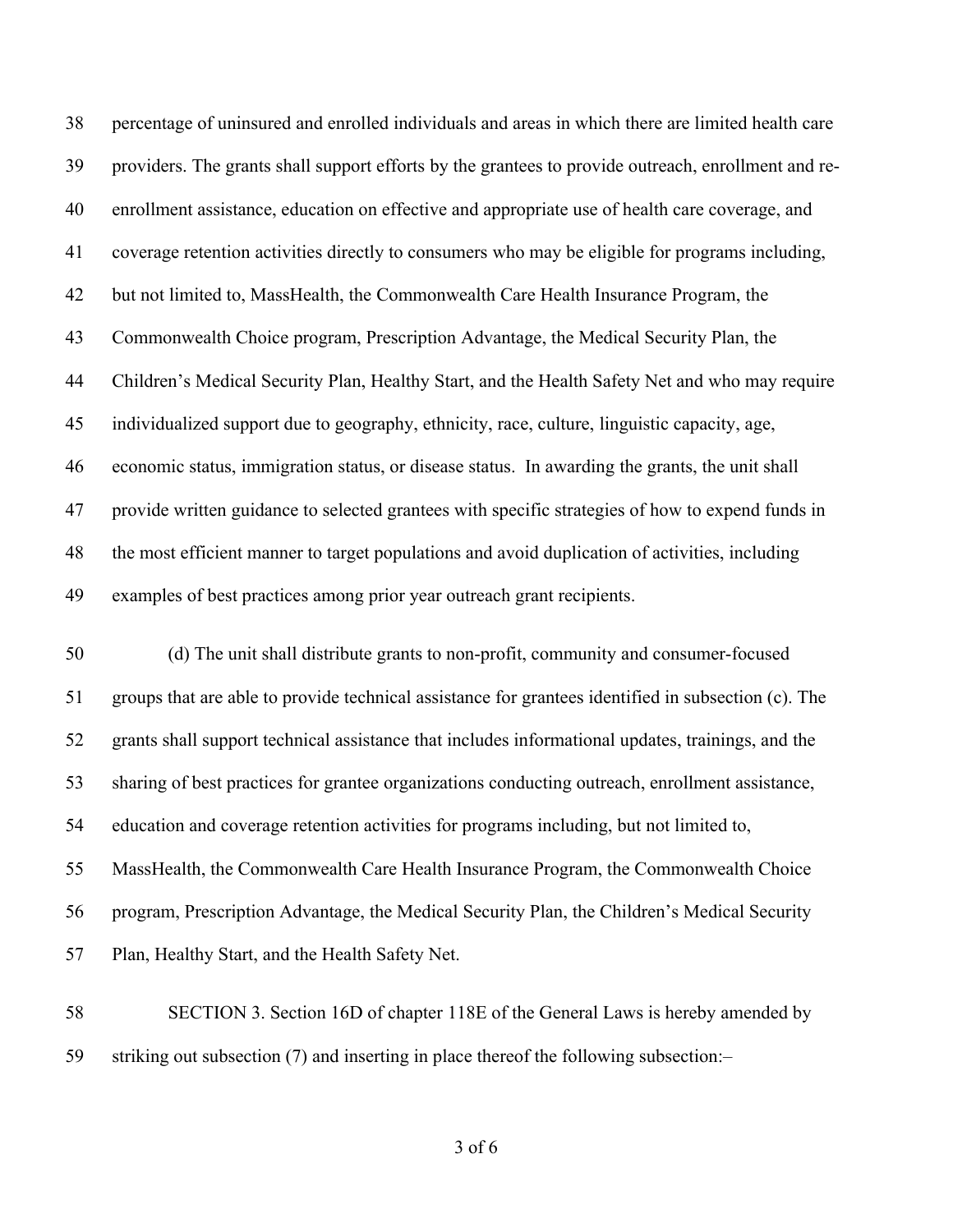| 60 | (7) Notwithstanding subsection (3), a person who is not a citizen of the United States but         |
|----|----------------------------------------------------------------------------------------------------|
| 61 | who is either a qualified alien within the meaning of section 431 of the Personal Responsibility   |
| 62 | and Work Opportunity Reconciliation Act of 1996 or is otherwise permanently residing in the        |
| 63 | United States under color of law shall be eligible to receive benefits no less than the benefits   |
| 64 | under MassHealth Essential if such individual meets the categorical and financial eligibility      |
| 65 | requirements under MassHealth, provided further that such individual is either age 65 or older, or |
| 66 | between age 19 and 64, inclusive and disabled. In determining the appropriate scope of benefits,   |
| 67 | the Division shall consider community-based home health and other services that will reduce        |
| 68 | more costly hospital and other care for such individuals. Such individual shall not be subject to  |
| 69 | sponsor income deeming or related restrictions.                                                    |
| 70 | SECTION 4. The first sentence of subsection (b) of section 35 of chapter 118G of the               |
| 71 | General Laws is hereby amended by inserting after the words "(a) eligibility criteria for          |
| 72 | reimbursable health services" the following words:-; provided, that such reimbursable health       |
| 73 | services provided to uninsured and underinsured patients who are subsequently determined           |
| 74 | eligible for Medicaid or the commonwealth care health insurance program, established pursuant      |
| 75 | to chapter 118H, shall be eligible for reimbursement for services provided six months prior to the |
| 76 | patient's application to such programs.                                                            |
| 77 | SECTION 5. Section 4 of chapter 118H of the General Laws is hereby amended by                      |
| 78 | adding the following paragraph:-                                                                   |
| 79 | Benefits under this chapter shall be made available to qualifying individuals effective the        |

date of application. The commonwealth health insurance connector shall give eligible

beneficiaries a timely and adequate notice of any action to terminate, suspend or reduce

of 6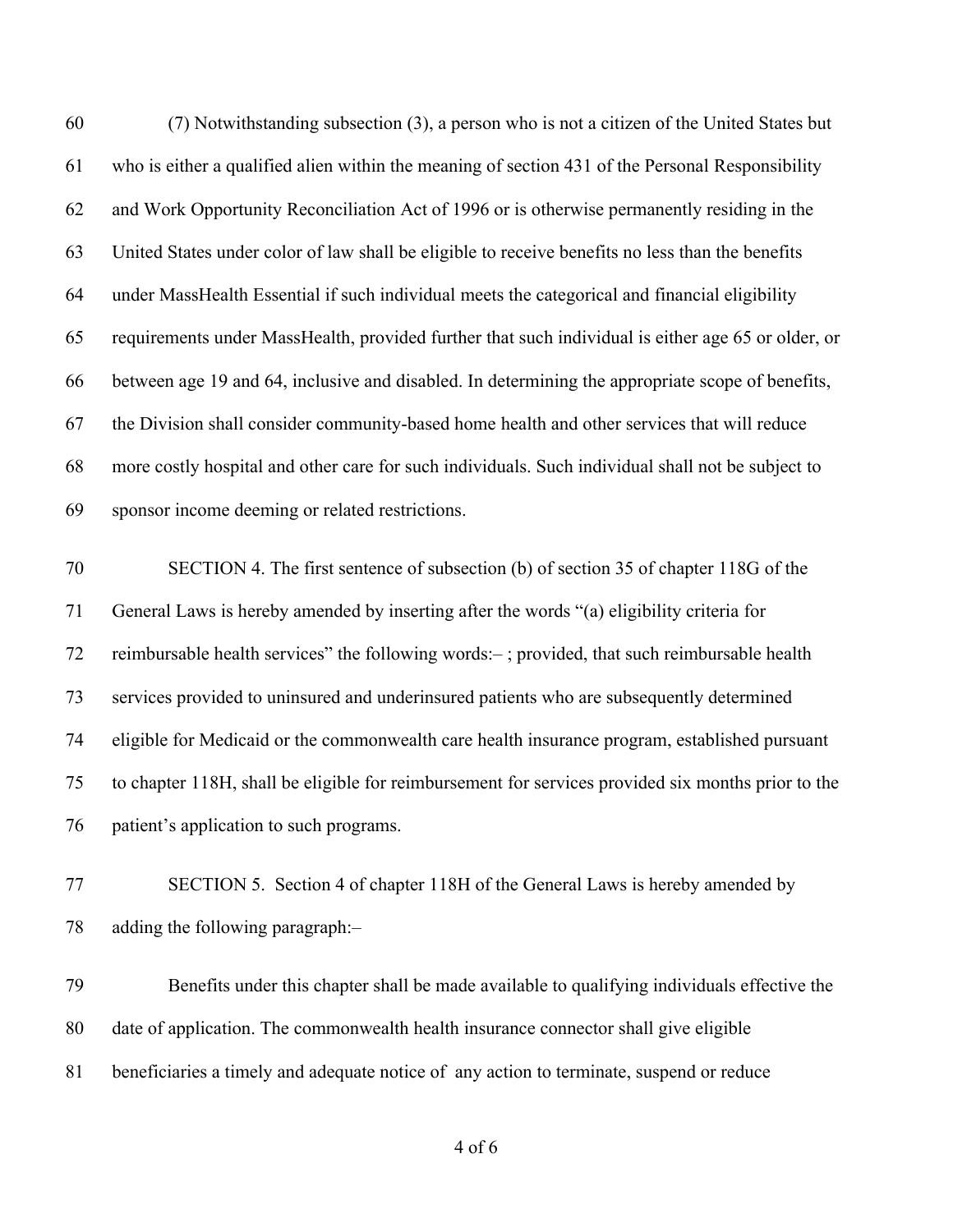| 82       | assistance paid under this chapter, and shall afford the beneficiary an opportunity for a hearing                       |
|----------|-------------------------------------------------------------------------------------------------------------------------|
| 83       | before the effective date of said action. An applicant or beneficiary who prevails in an appeal                         |
| 84       | under this section shall have the benefit made available effective the date of the action subject to                    |
| 85       | the appeal.                                                                                                             |
| 86<br>87 | SECTION 6. Chapter 176A of the General Laws is hereby amended by inserting after<br>section 8BB the following section:- |
| 88       | Section 8CC. No contract between a subscriber and the corporation under an individual                                   |
| 89       | or group hospital service plan delivered or issued or renewed within the commonwealth shall                             |
| 90       | impose any lifetime dollar maximum on coverage.                                                                         |
| 91       | SECTION 7. Chapter 176B of the General Laws is hereby amended by inserting after                                        |
| 92       | section 4BB the following section:-                                                                                     |
| 93       | Section 4CC. No subscription certificate under an individual or group medical service                                   |
| 94       | agreement delivered, issued or renewed within the commonwealth shall impose any lifetime                                |
| 95       | dollar maximum on coverage.                                                                                             |
| 96       | SECTION 8. Chapter 176G of the General Laws is hereby amended by inserting after                                        |
| 97       | section 4T the following section:-                                                                                      |
| 98       | Section 4U. No individual or group health maintenance contract shall impose any lifetime                                |
| 99       | dollar maximum on coverage.                                                                                             |
| 100      | SECTION 9. Chapter 32A of the General Laws is hereby amended by inserting after                                         |
| 101      | section 24 the following section:-                                                                                      |
|          |                                                                                                                         |